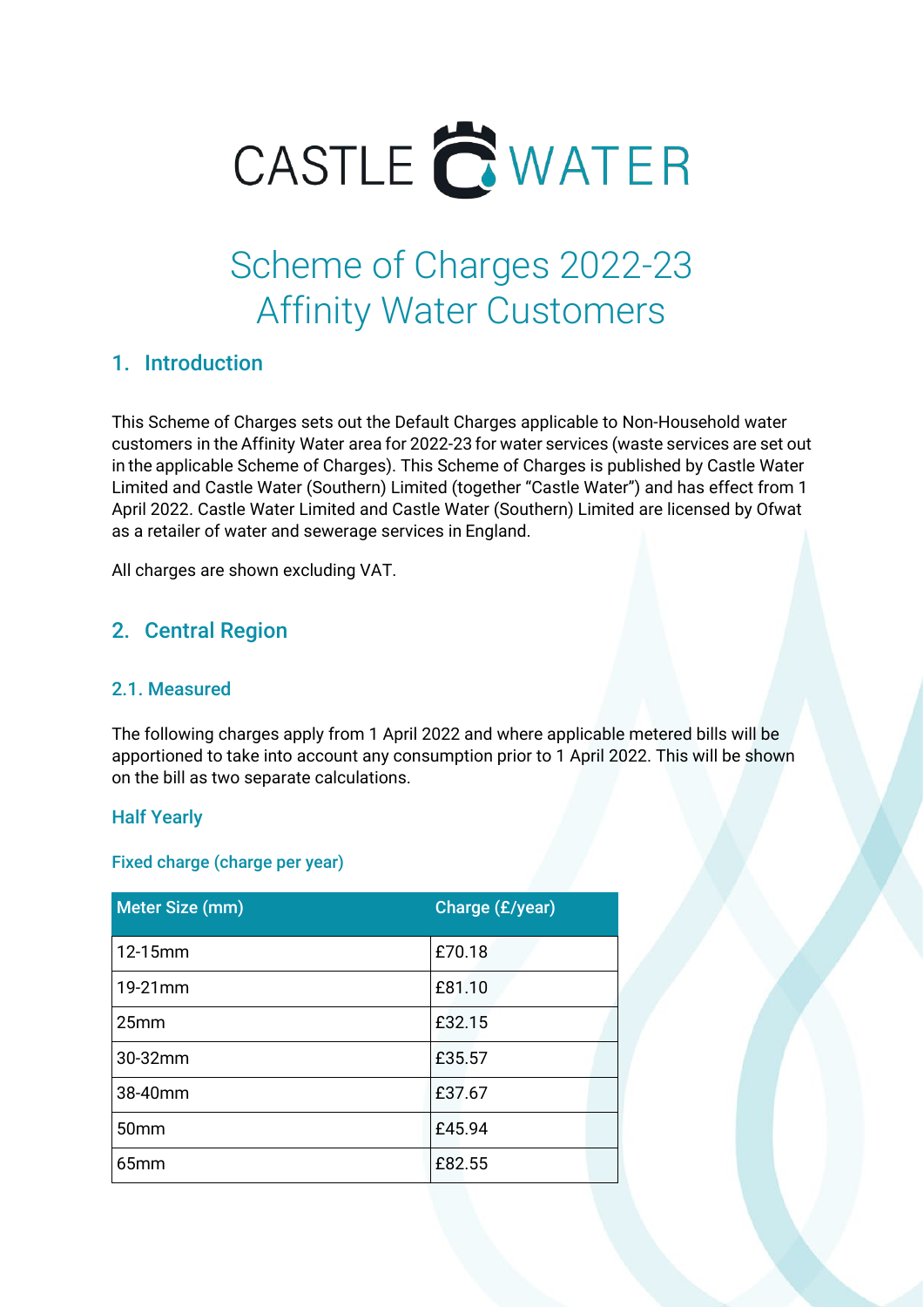| 75-80mm           | £118.25 |
|-------------------|---------|
| 100mm             | £118.25 |
| 150mm             | £118.25 |
| 200 <sub>mm</sub> | E118.25 |

| <b>Metered Field Supply</b> |  |
|-----------------------------|--|
|                             |  |

# Volumetric (charge per m<sup>3</sup>)

| l Meter Size below 25mm. | Meter Size of 25mm and above |
|--------------------------|------------------------------|
| E1.0299                  | E1.0890                      |

# Monthly

# Fixed charges (charge per year)

| Meter Size (mm)  | Charge (£/year) |
|------------------|-----------------|
| 12-15mm          | £70.18          |
| 19-21mm          | £81.10          |
| 25 <sub>mm</sub> | £32.15          |
| 30-32mm          | £35.57          |
| 38-40mm          | £37.67          |
| 50mm             | £45.94          |
| 65mm             | £82.55          |
| 75-80mm          | £118.25         |
| 100mm            | £118.25         |
| 150mm            | £118.25         |
| 200mm            | £118.25         |

| Metered Field Supply                | £18.37     |
|-------------------------------------|------------|
| Large User Fixed Charge (Over 50ML) | £17,704.61 |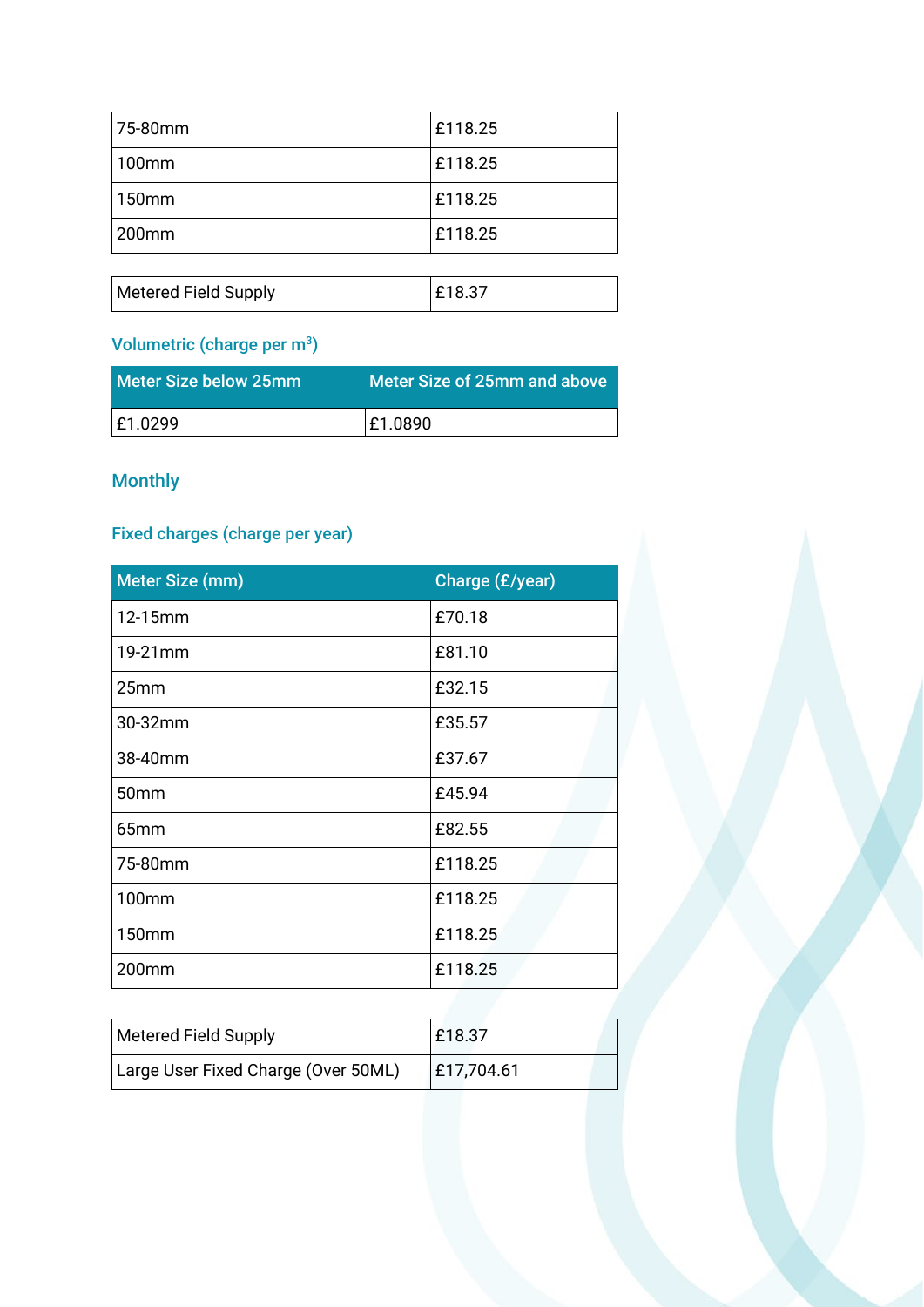# Volumetric (charge per m<sup>3</sup>)

|                      | Charge $(E/m3)$ |
|----------------------|-----------------|
| Standard 0-0.5ML     | £1.0299         |
| Standard 0.5-3ML     | £1.0890         |
| Mid User 3-50ML      | £1.0148         |
| Large User Over 50ML | £0.6804         |

### 2.2 Unmeasured

|                             |                                | Charge (£/year) |
|-----------------------------|--------------------------------|-----------------|
|                             | RV Standing Charge (All Areas) | £83.93          |
| <b>Metered Field Supply</b> |                                | £18.37          |
|                             |                                | Charge $(E/m3)$ |
| <b>RV Charge</b>            | Colne                          | £0.5682         |
| <b>RV Charge</b>            | Lee                            | £0.7100         |
| <b>RV Charge</b>            | Rickmansworth                  | £0.5529         |
| <b>RV Charge</b>            | North Surrey                   | £0.5852         |

### 2.3 Assessed

# Standing charge (charge per year)

| Meter Size (mm)  | Charge (£/year) |
|------------------|-----------------|
| 12-15mm          | £70.18          |
| 19-21mm          | £81.10          |
| 25mm             | £32.15          |
| 30-32mm          | £35.57          |
| 38-40mm          | £37.67          |
| 50 <sub>mm</sub> | £45.94          |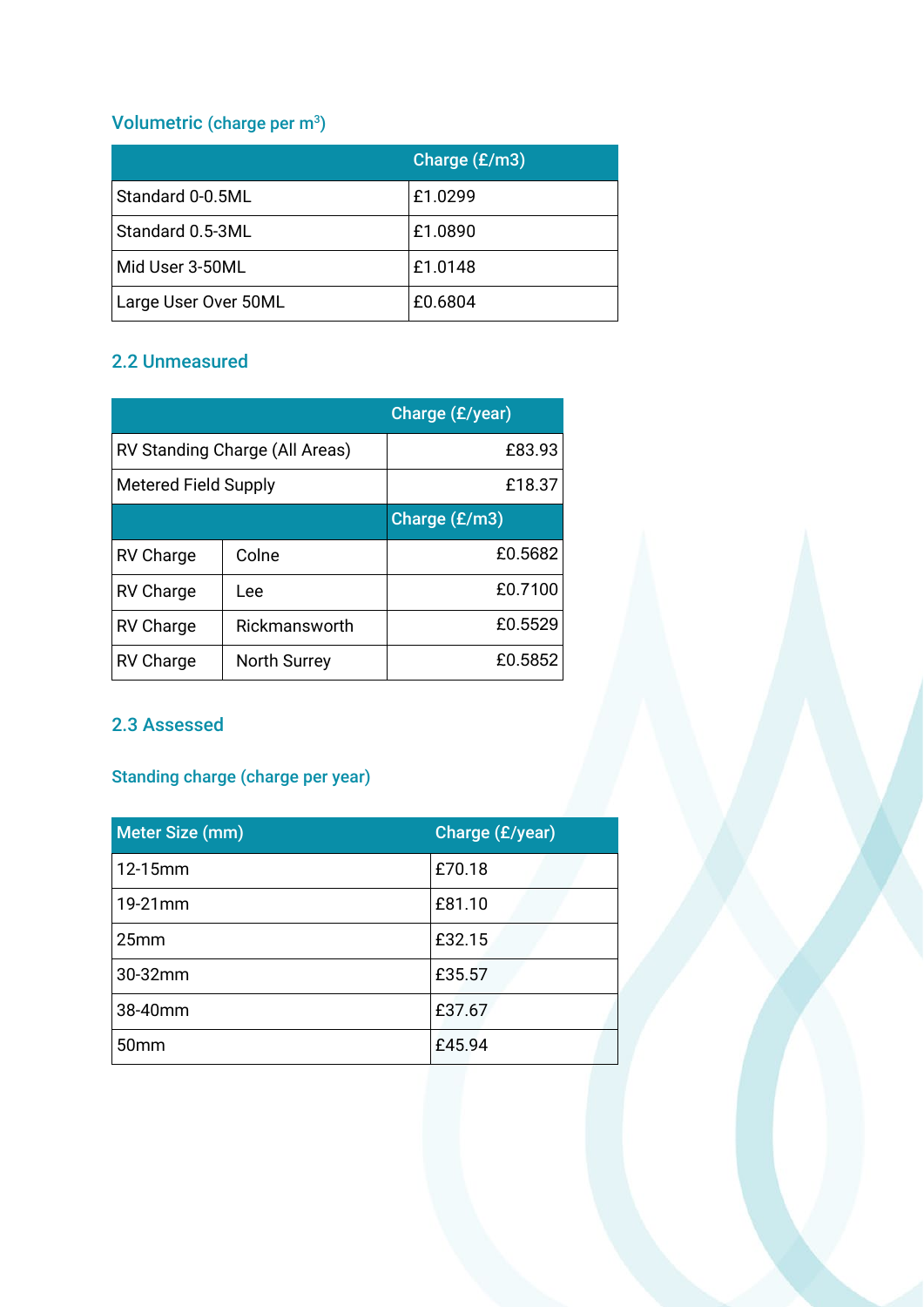#### Volumetric (charge per  $m^3$ )

| Meter Size below 25mm | Meter Size of 25mm and above |
|-----------------------|------------------------------|
| E1.0299               | E1.0890                      |

# 3. East Region

#### 3.1. Measured

The following charges apply from 1 April and where applicable metered bills will be apportioned to take into account any consumption prior to 1 April. This will be shown on the bill as two separate calculations.

#### Half Yearly

#### Fixed charges (charge per year)

| Meter Size (mm)  | Charge (£/year) |
|------------------|-----------------|
| 12-15mm          | £70.18          |
| 20 <sub>mm</sub> | £81.10          |
| 25mm             | £32.15          |
| 40 <sub>mm</sub> | £37.67          |
| 50 <sub>mm</sub> | £45.94          |
| 80mm             | £118.25         |
| 100mm            | £118.25         |
| 150mm            | £118.25         |

### Volumetric (charge per m<sup>3</sup>)

| l Meter Size below 25mm | Meter Size of 25mm and above |
|-------------------------|------------------------------|
| E1.7469                 | E1.8473                      |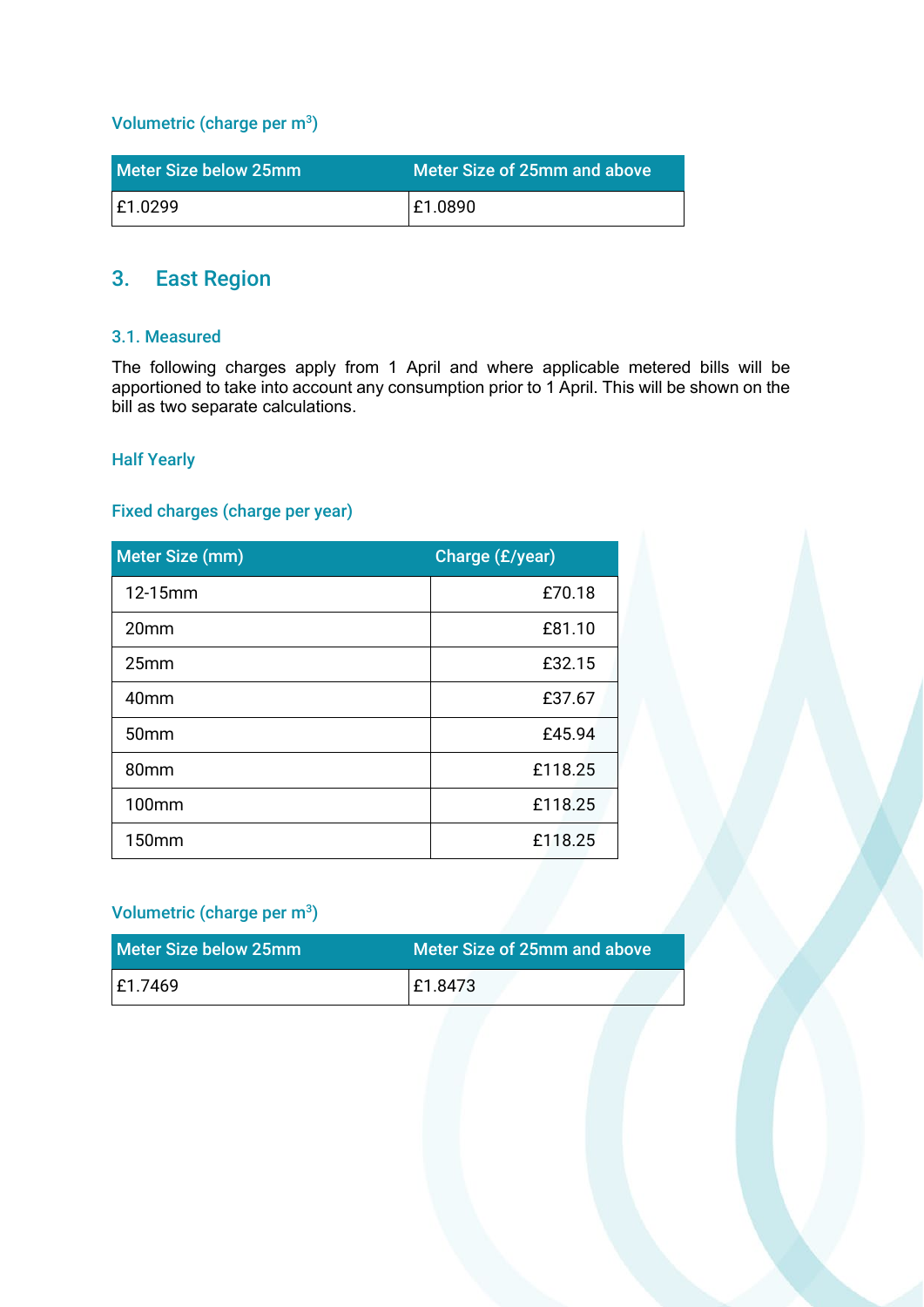# Monthly

| Meter Size (mm)  | Charge (£/year) |
|------------------|-----------------|
| 12-15mm          | £70.18          |
| 20mm             | £81.10          |
| 25mm             | £32.15          |
| 40mm             | £37.67          |
| 50 <sub>mm</sub> | £45.94          |
| 80mm             | £118.25         |
| 100mm            | £118.25         |
| 150mm            | £118.25         |

| Mid User Fixed Charge (25-50ML)      | £9,449.57      |
|--------------------------------------|----------------|
| Large User Fixed Charge (50-100ML)   | $ $ £18,669.05 |
| Large User Fixed Charge (Over 100ML) | £34,199.56     |

### Volumetric (charge per  $m^3$ )

|                       | Charge (£/m3) |
|-----------------------|---------------|
| Standard 0-0.5ML      | £1.7469       |
| Standard 0.5-5ML      | £1.8473       |
| Mid User 5-25ML       | £1.6440       |
| Mid User 25-50ML      | £1.2661       |
| Large User 5-100ML    | £1.1099       |
| Large User Over 100ML | £0.9546       |

### 3.2 Unmeasured

|                                    | Charge  |
|------------------------------------|---------|
| <b>RV Standing Charge (£/year)</b> | £83.93  |
| $ RV$ Charge $(E/m3)$              | £1.1536 |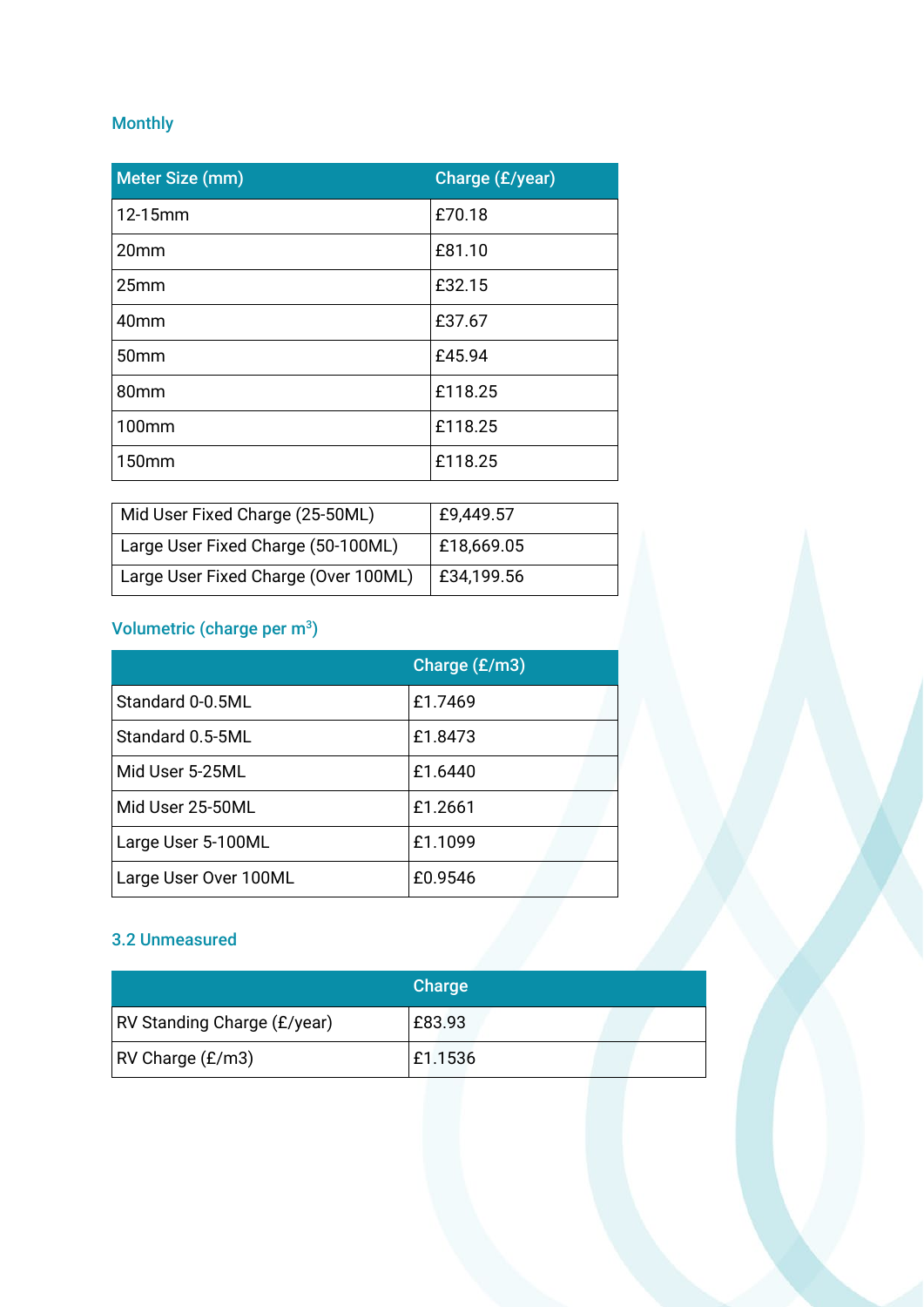### 3.3 Assessed

#### Standing charge (charge per year)

| l Meter Size below 25mm | Meter Size of 25mm and above |
|-------------------------|------------------------------|
| E70.18                  | E18.37                       |

### Volumetric (charge per m3)

| l Meter Size below 25mm | Meter Size of 25mm and above |
|-------------------------|------------------------------|
| E1.7469                 | £1.8473                      |

# 4. South East Region

### 4.1. Measured

The following charges apply from 1 April and where applicable metered bills will be apportioned to take into account any consumption prior to 1 April. This will be shown on the bill as two separate calculations.

#### Half Yearly

### Fixed charges (charge per year)

| Meter Size (mm)  | Charge (£/year) |  |
|------------------|-----------------|--|
| 12-15mm          | £70.18          |  |
| 20 <sub>mm</sub> | £81.10          |  |
| 25mm             | £32.15          |  |
| 30 <sub>mm</sub> | £35.57          |  |
| 40 <sub>mm</sub> | £37.67          |  |
| 50 <sub>mm</sub> | £45.94          |  |
| 80 <sub>mm</sub> | £118.25         |  |
| <b>100mm</b>     | £118.25         |  |
| 150mm            | £118.25         |  |

| <b>Metered Field Supply</b> |  |
|-----------------------------|--|
|                             |  |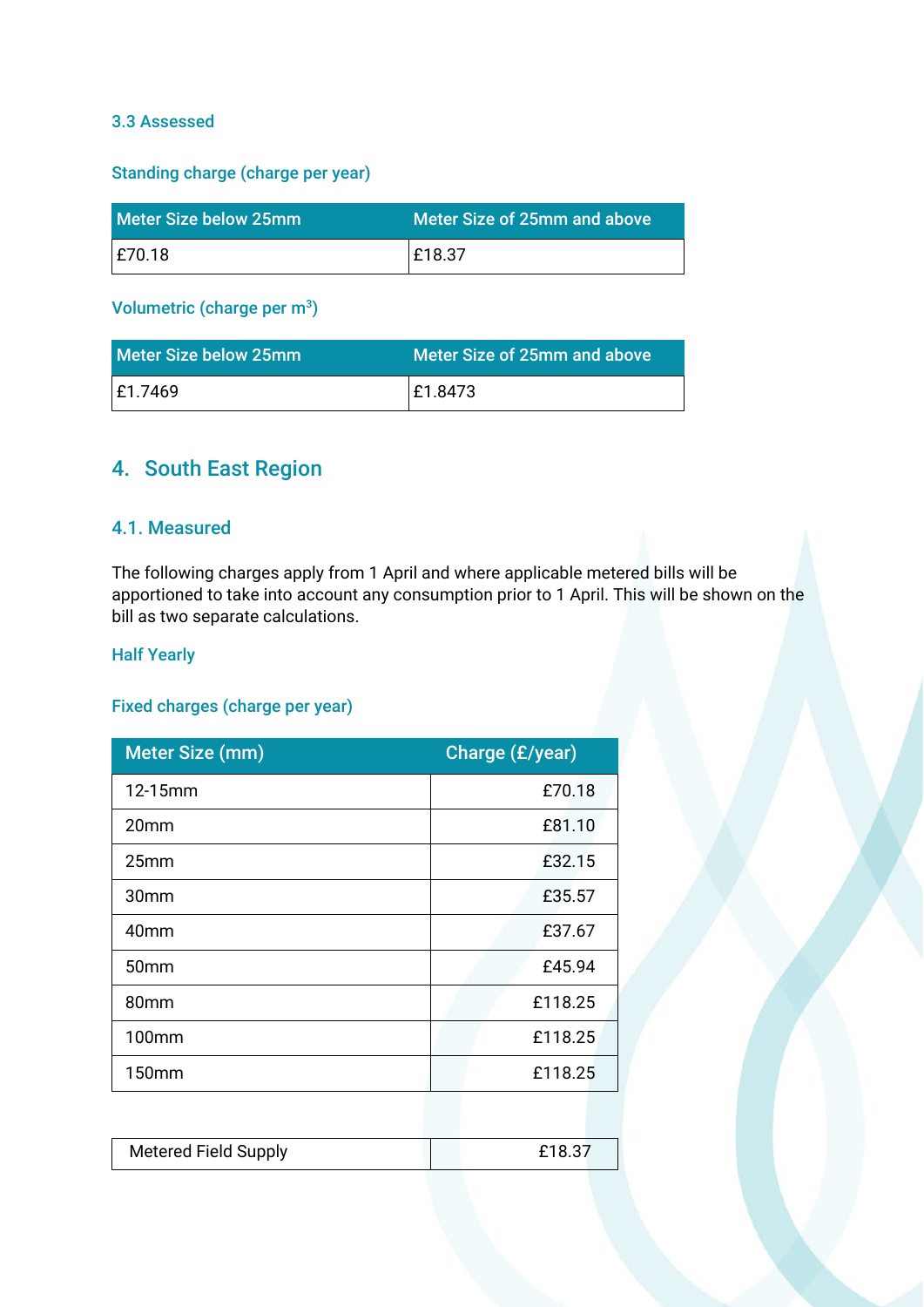# Volumetric (charge per m3)

| Meter Size below 25mm | <b>Meter Size of 25mm and</b><br>above |
|-----------------------|----------------------------------------|
| L£1.8580              | £1.9647                                |

Monthly

### Fixed charges (charge per year)

| <b>Meter Size (mm)</b> | Charge (£/year) |
|------------------------|-----------------|
| 12-15mm                | £70.18          |
| 20mm                   | £81.10          |
| 25mm                   | £32.15          |
| 30 <sub>mm</sub>       | £35.57          |
| 40mm                   | £37.67          |
| 50 <sub>mm</sub>       | £45.94          |
| 80mm                   | £118.25         |
| 100mm                  | £118.25         |
| 150mm                  | £118.25         |

### Volumetric (charge per m<sup>3</sup>)

|                      | Charge $(E/m3)$ |
|----------------------|-----------------|
| Standard 0-0.5ML     | £1.8580         |
| Standard 0.5-3ML     | £1.9647         |
| Mid User 3-50ML      | £1.8403         |
| Large User Over 50ML | £1.4050         |

### 4.2 Unmeasured

|                             | Charge  |  |
|-----------------------------|---------|--|
| RV Standing Charge (£/year) | £83.93  |  |
| $ RV$ Charge $(E/m3)$       | £1.7772 |  |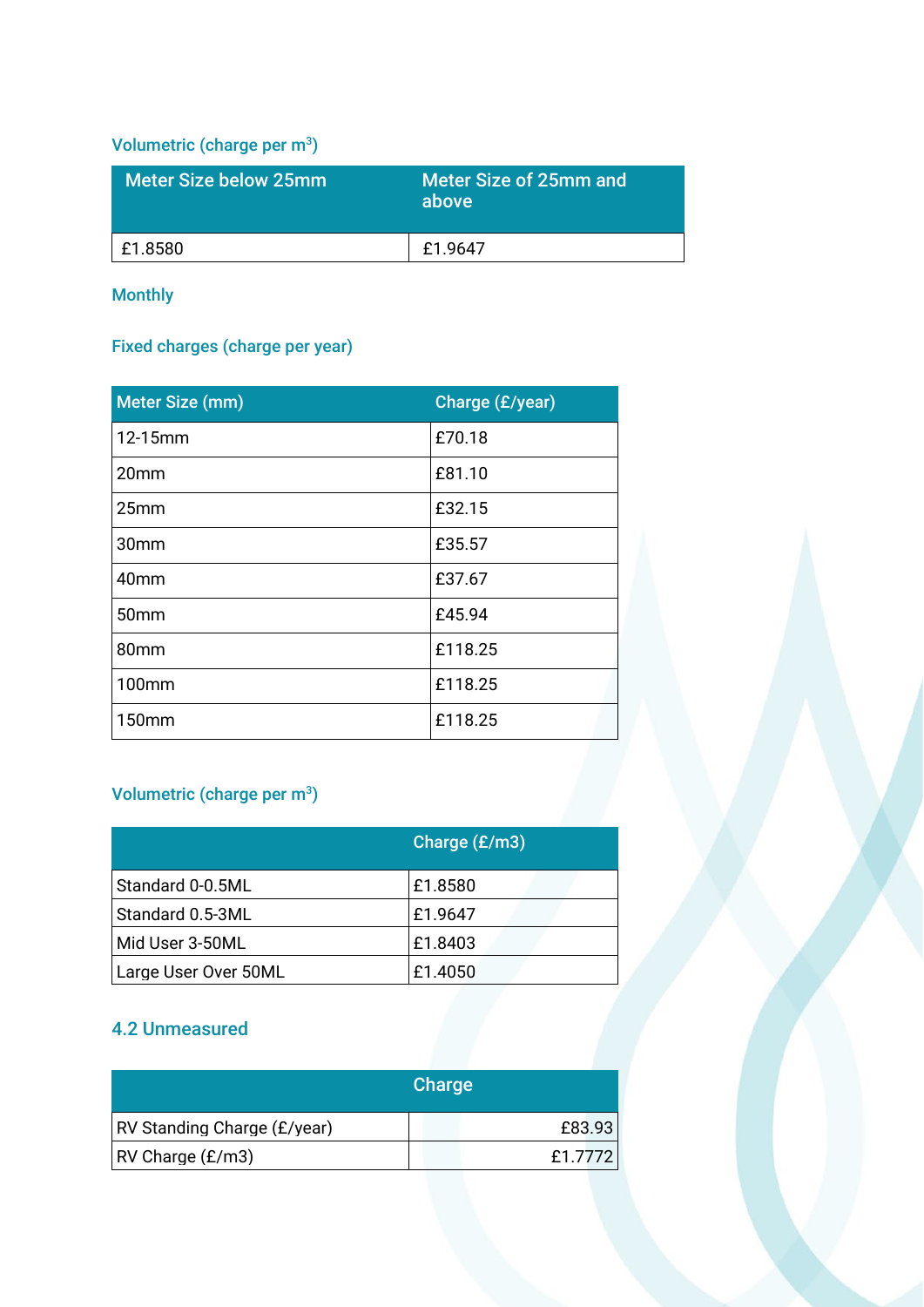### 4.3 Assessed

Standing charge (charge per year)

| Meter Size below 25mm ' | Meter Size of 25mm and above |
|-------------------------|------------------------------|
| £70.18                  | $\pm$ £18.37                 |

Volumetric (charge per  $m^3$ )

| Meter Size below 25mm | Meter Size of 25mm and above |
|-----------------------|------------------------------|
| £1.8580               | £1.9647                      |

### 5. Other charges

Other charges may apply in line with Affinity Water wholesale charges.

Castle Water may charge a reasonable administration cost in connection with services provided by Affinity Water or procured for customers by Affinity Water, where there is no specified Retail charge. Charges will be made at the higher rate of 3.5% or an hourly rate of £82.68.

Castle Water may charge a failed direct debit charge of £48.24 if there is any failure in any direct debit payment (other than as a result of the act or omission of Castle Water).

Castle Water may charge:

- A debt collection charge of £182.00 in respect of any invoice where Castle Water passes the account to an external debt collection agency for collection activity (including telephone, postal, email contract and visits to the relevant premises);
- A visit charge of £182.00 in respect of any invoice where Castle Water arrange a visit to the relevant premises for collection and/or disconnection activity by Castle Water employees; and
- A recoveries charge of £140.00 in respect of any invoice which remains unpaid in where Castle Water has undertaken legal action to recover such sums

These charges are in addition to:

1. charges in connection with disconnection as set out in the Affinity Wholesale Tariff document; and